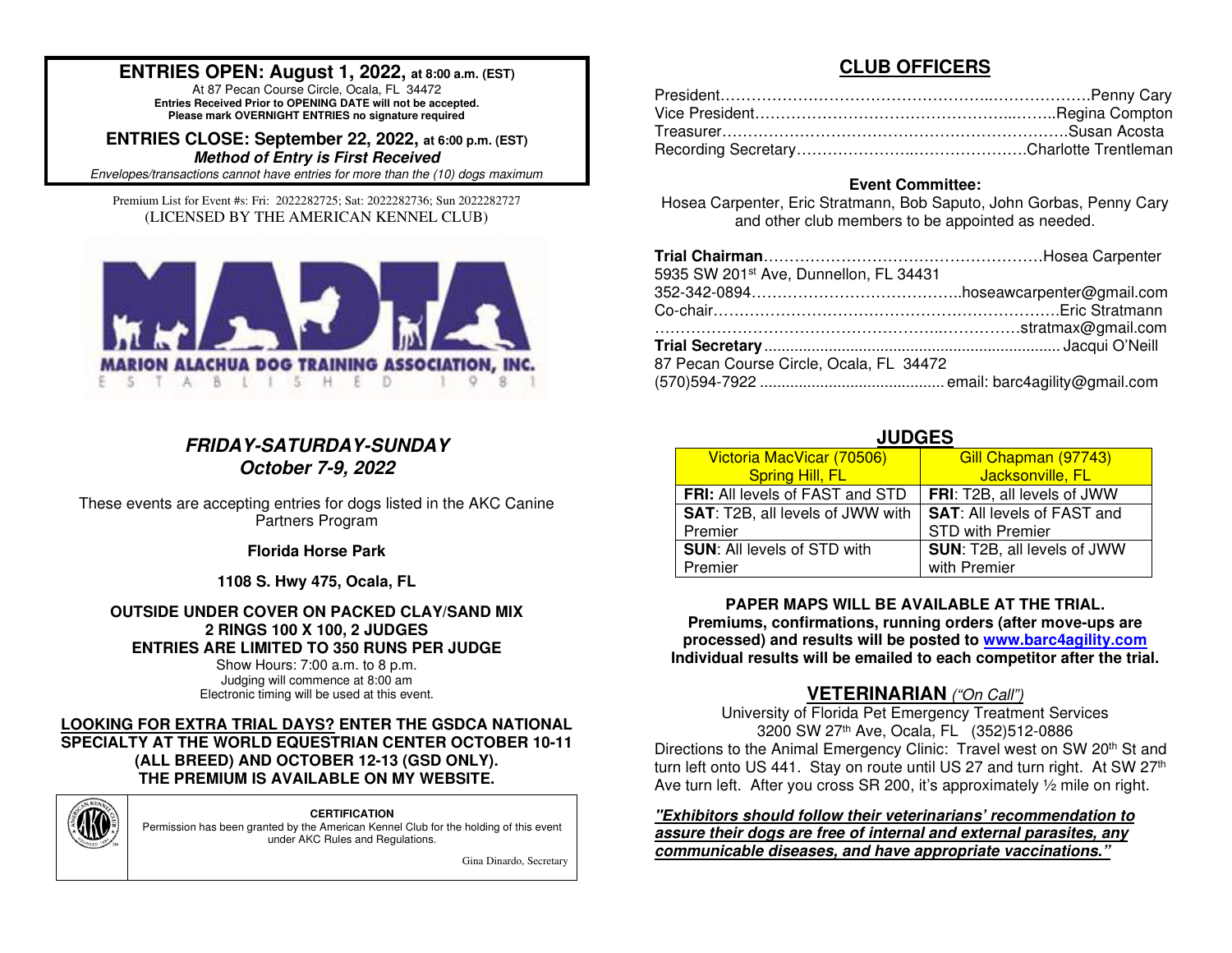### **SETUP**

 Exhibitors can setup after completion of rings being setup, approximately after 3 pm.

### **JUDGING PROGRAM TENTATIVE RUNNING ORDER**

| <b>FRIDAY</b>                   | <b>SATURDAY</b>                | <b>SUNDAY</b>           |  |  |  |  |  |
|---------------------------------|--------------------------------|-------------------------|--|--|--|--|--|
| <b>RING 1</b>                   |                                |                         |  |  |  |  |  |
| 1 <sup>ST</sup> dog 8 am        | 1 <sup>ST</sup> dog 8 am       |                         |  |  |  |  |  |
| <b>Victoria</b>                 | Gil                            | <b>Victoria</b>         |  |  |  |  |  |
| <b>ALL FAST</b>                 | <b>ALL FAST</b>                | <b>PREMIER STD</b>      |  |  |  |  |  |
| <b>M/EX STD</b>                 | <b>PREMIER STD</b>             | <b>M/EX STD</b>         |  |  |  |  |  |
| <b>OP STD</b>                   | <b>M/EX STD</b>                | <b>OP STD</b>           |  |  |  |  |  |
| <b>NOV STD</b>                  | <b>OP STD</b>                  |                         |  |  |  |  |  |
|                                 | <b>NOV STD</b>                 |                         |  |  |  |  |  |
| <b>RING 2</b>                   |                                |                         |  |  |  |  |  |
| 1 <sup>st</sup> dog TBD         | 1 <sup>st</sup> dog TBD        | 1 <sup>st</sup> dog TBD |  |  |  |  |  |
| <b>Victoria</b><br>Gil          |                                | Gil                     |  |  |  |  |  |
| T2B                             | T2B                            | T <sub>2</sub> B        |  |  |  |  |  |
| <b>NOV JWW</b>                  | <b>NOV JWW</b>                 | <b>NOV JWW</b>          |  |  |  |  |  |
| <b>OP JWW</b>                   | <b>OP JWW</b>                  | <b>OP JWW</b>           |  |  |  |  |  |
| <b>M/EX JWW</b>                 | <b>M/EX JWW</b>                | <b>M/EX JWW</b>         |  |  |  |  |  |
|                                 | <b>PREMIER JWW</b>             | <b>PREMIER JWW</b>      |  |  |  |  |  |
| tall to small                   | small to tall<br>tall to small |                         |  |  |  |  |  |
| Thanks for coming - drive safe! |                                |                         |  |  |  |  |  |

# **PLEASE READ TRIAL SITE RULES CAREFULLY**

*Information contained in this premium takes precedence over information from any other publication.*

\*You will receive a preliminary confirmation once your entry has been received and processed. If you do not receive it within a reasonable amount of time check your SPAM folder, then contact me if it is not there. Add barc4agility@gmail.com to your approved senders list.

# **MAKE ALL CHECKS & MONEY ORDERS PAYABLE TO MADTA**

### **PLEASE PLACE DRIVER'S LICENSE NUMBER IN MEMO SECTION.**

**ENTRY FEE: \$24.00** for the first entry of a dog**; \$13.00** for each additional entry for the same dog on the same day.

 **Jr. Handlers:** \$20 for the first entry of a dog; \$11 for each additional entry for the same dog on the same day.

(Includes a \$3.50 AKC recording for first run and \$3.00 for each additional

run.) Envelopes/transactions cannot have entries for more than the (10) dogs maximum.

**Make all checks payable to MADTA** and mail with entries to:

### **Jacqui O'Neill, Trial Secretary 87 Pecan Course Circle, Ocala, FL 34472**

# **\*\*\*\*\*\*\*IMPORTANT ENTRY INFORMATION\*\*\*\*\*\*\***

### **OPENING DATE: August 1, 2022, 8 am.**

**CLOSING DATE: September 22, 2022, 6 pm,** after which time entries cannot be accepted, cancelled or substituted except as provided for in Chapter 11, Section 6 of the Dog Show Rules and in Chapter 1, Section 13 of the AKC Agility Trial Rules and Regulations.

**CANCELLATION OF ENTRIES BEFORE CLOSING:** Entries cancelled before closing will not be charged any processing fees. Entry checks will be shredded.

- **REFUNDS:** If, because of riots, civil disturbances or other acts beyond the control of management it is impossible to open or complete the show, no refund of entry fee will be made. If a waitlist exists, and your entry could be replaced, then a full refund would be given for the runs that can be replaced, no fees taken.
- **BITCHES IN SEASON** are not eligible to participate. Refunds will be given minus an \$8/day fee upon submission of veterinary certificate. **Notification for refund of bitches in season must be RECEIVED no later than one half hour prior to the start of the first day the dog is entered**. Requests can be mailed to the trial secretary or emailed to **barc4agility@gmail.com** as well as handed in person at the trial before the deadline noted above.

 **Obstacles** will conform to the requirements in the current edition of the AKC Regulations For Agility Trials.

 **This club does not agree to arbitrate claims as set forth on the Official AKC entry form for this event.**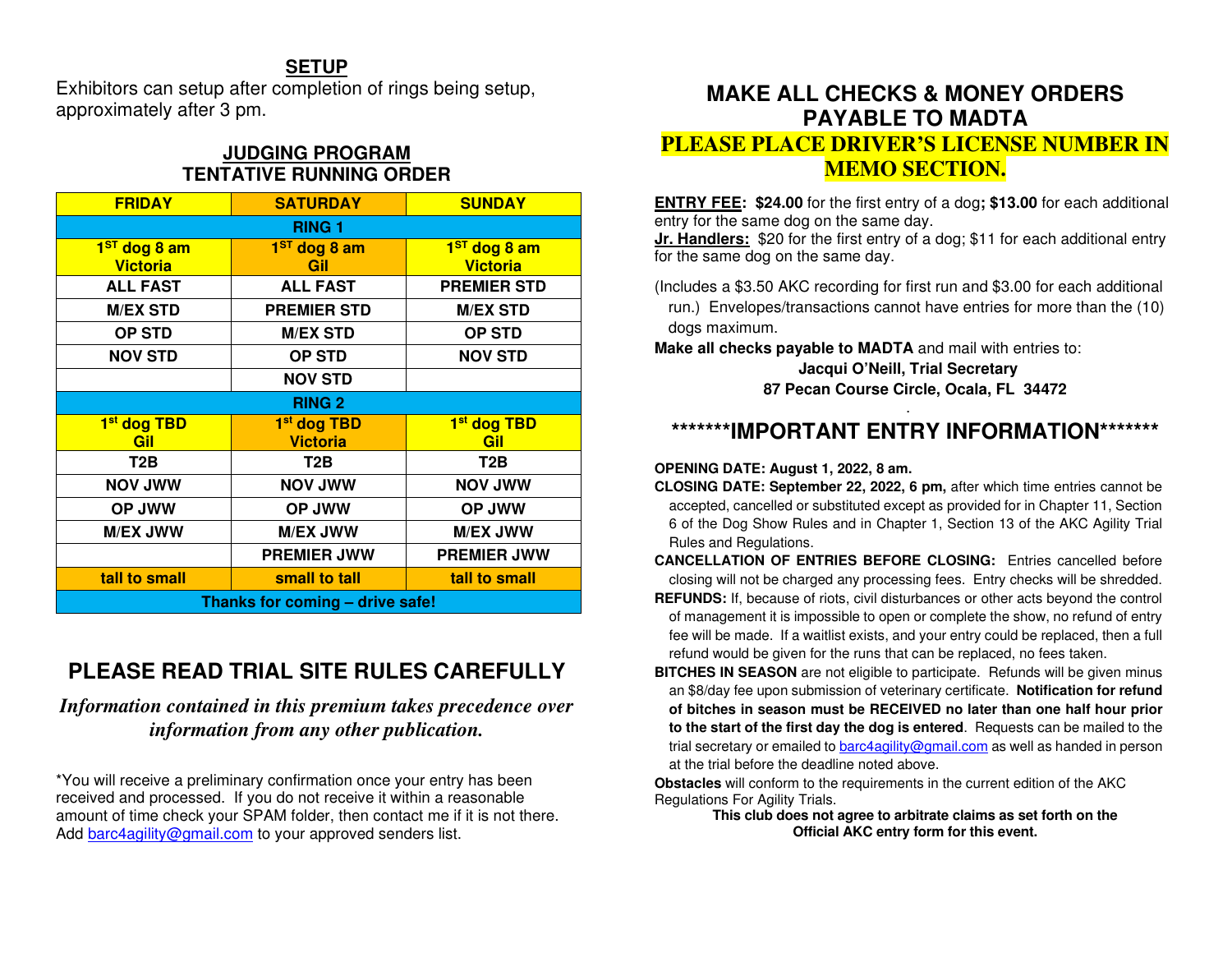### **HOTELS**

| 13600 SW 17th Ct., Ocala, FL 34473 |  |
|------------------------------------|--|
|                                    |  |
| 3530 SW 36th Ave, Ocala, FL 34474  |  |
|                                    |  |
| 1770 SW 134th Ave, Ocala, FL 34473 |  |

 There are numerous other hotels in the area. Please contact the hotels for their pet policy and rates. Information may have changed after publication of this premium, we cannot be held liable for this. Please do not leave your pet alone in the room; clean up after your pets at all times.

### **ONLINE ENTRIES**

 This trial is accepting online entries through **LabTestedOnline.com**. Go to http://www.labtestedonline.com to create a user account and add your dogs. Then look for the trial on your My Local Events page or search by state for (state). Click on the "i" information icon to the right of the club's name to create your entry.

 During the first 48 hours after opening, the initial limit of entries designated as either online or paper will be as follows: 50 runs online, 300 runs paper each day/judge. If either form of entry has not filled at the end of the 48 hour time period, the club reserves the right to decrease or increase either one accordingly.

# **MOVE-UPS**

As per Chapter 1, Section 20, American Kennel Club Regulation for Agility Trials, dogs may be moved up to a higher class, at the request of the Owner, as a result of qualifying for an agility title. Dogs so moved up will be entered at the end of the running order or otherwise at the secretary's or Judges discretion.

 **EMAILED MOVE-UPS**: When emailing a move-up please provide the following information: TRIAL NAME, Owner Name. Dog Call Name, Move up for what days (Saturday, Sunday, etc.), Moving from, Moving to (PLEASE include STD or JWW). Before the trial move-ups may be made prior to the move-up deadline via email to barc4agility@gmail.com<u>mailto:joneills@verizon.net</u> or in writing to Jacqui O'Neill, trial secretary, 87 Pecan Course Circle, Ocala, FL 34472. Verbal move-ups cannot be accepted.

 Move-ups for the first day are due in writing (email or snail mail) by **Monday at 6 pm** the week of the trial. **Day-to-Day Move-ups** must be submitted in writing at the  $\frac{1}{2}$  within  $\frac{1}{2}$  hour of the last run of the trial day for the following day(s) and cannot be conveyed via fax, email, or verbally to the trial secretary.

# **JUMP HEIGHT CARDS**

 You are no longer required to send a copy of your dog's height card/form with your entry. Check the box on the entry form that states you need to be measured if this is necessary. If you need to have your dog measured, this must be done **BEFORE**you run! (**Regulations for Agility Trials, Chapter 2, Section 4)** 

### **TRIAL SITE RULES**

Crating is not allowed closer than 20' from the rings.

### There will be a food vendor on site.

Exhibitors are responsible for cleaning up after their dogs. Any exhibitor failing to follow this guideline may be excused without refund.

A warm-up jump will be provided on the same turf surface as the ring.

\*\*ALL DOGS ARE TO BE EITHER ON LEASH OR CONTAINED IN A SECURE LOCATION AT ALL TIMES UNLESS THEY ARE IN THE RING. PER AKC RULES NO DOGS ARE TO BE RUNNING FREE ON THE ENTIRE PREMISES UNLESS THEY ARE IN THE RING. THIS WILL BE STRICTLY ENFORCED AND THOSE FOUND IN VIOLATION ARE SUBJECT TO BEING ASKED TO LEAVE WITHOUT ANY REFUNDS\*\*

The safety of the dogs is our primary concern. By entering this trial, exhibitors acknowledge that they are familiar with the rules and regulations of this sport, and that their dogs are familiar with and able to perform all obstacles safely.

It is expressly understood that exhibitors alone are responsible for the behavior of their dogs and/or children. Any exhibitor whose dogs and/or children create unnecessary disturbances or repeatedly engage in unsafe or disruptive behavior may, at the discretion of the Trial Committee, be asked to leave the Trial site. In such case, no refund of any fees paid will be made.

# **DIRECTIONS**

 Take I-75 to exit 341 following 484 toward Belleview/Dunnellon, turning right onto SW Hwy 484. Turn left onto SW 16<sup>th</sup> Ave. Site will be on the right. The arena is #4 on the site map below.

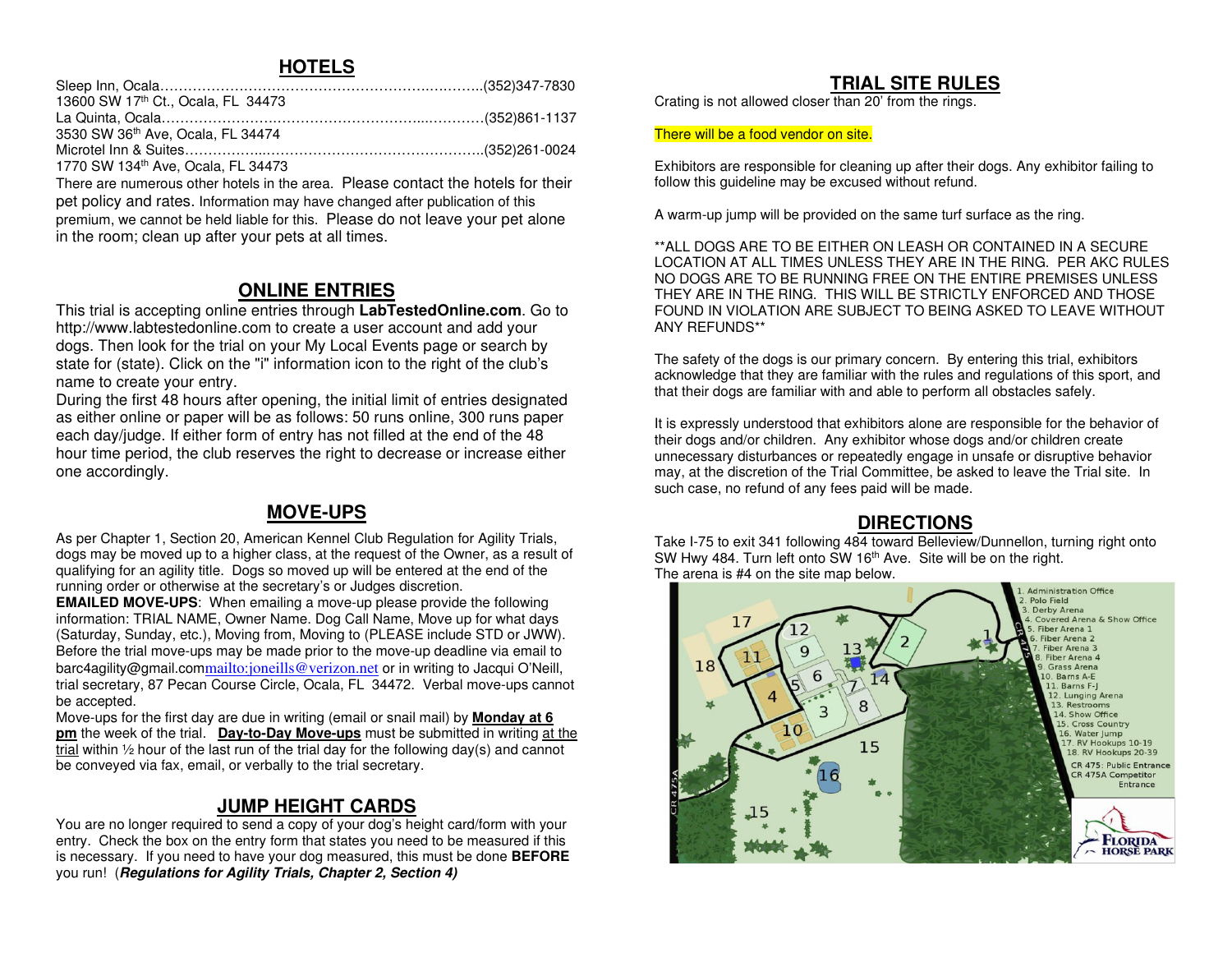### **PRIZES**

| A Bar and Rosette will also be awarded for any team earning their |  |  |  |  |  |
|-------------------------------------------------------------------|--|--|--|--|--|
| $M_{\rm{out}}$ $A_{\rm{out}}$ $M_{\rm{in}}$ $C1$ $\ldots$ $C1$    |  |  |  |  |  |

*Master Agility Championship.* 

*All awards not picked up by the exhibitor(s) become the property of the club.* 

### **CLASSES AND DIVISIONS**

| Class     | Levels Offered in Standard, JWW and T2B Classes |
|-----------|-------------------------------------------------|
| Regular   | Novice A & B, Open, Excellent, Masters, Premier |
| Preferred | Novice, Open, Excellent, Masters, Premier       |

| <b>HEIGHT DIVISIONS</b>                                                 |                                                                       |                                                                                                                                                                                                                            |  |  |  |  |  |  |
|-------------------------------------------------------------------------|-----------------------------------------------------------------------|----------------------------------------------------------------------------------------------------------------------------------------------------------------------------------------------------------------------------|--|--|--|--|--|--|
| <b>REGULAR</b>                                                          | <b>PREFERRED</b>                                                      | <b>HEIGHT AT WITHERS</b>                                                                                                                                                                                                   |  |  |  |  |  |  |
| Handlers may opt to<br>run their dog in a<br>higher height<br>division. | Handlers must run<br>their dog in their<br>proper eligible<br>height. | Owners are responsible for entering their dog in<br>the proper height division.                                                                                                                                            |  |  |  |  |  |  |
| 8"                                                                      | 4"                                                                    | For dogs 11 inches and under at the withers                                                                                                                                                                                |  |  |  |  |  |  |
| 12"                                                                     | 8"                                                                    | For dogs 14 inches and under at the withers                                                                                                                                                                                |  |  |  |  |  |  |
| 16"                                                                     | 12"                                                                   | For dogs 18 inches and under at the withers                                                                                                                                                                                |  |  |  |  |  |  |
| 20"                                                                     | 16"                                                                   | For dogs 22 inches and under at the withers                                                                                                                                                                                |  |  |  |  |  |  |
| 24"                                                                     | $20$ "                                                                | For dogs over 22 inches at the withers. <b>Regular</b><br>Dogs may not be entered in this height if they<br>are 22 inches and under.                                                                                       |  |  |  |  |  |  |
| 24C                                                                     | n/a                                                                   | Dogs may be entered at this height at their<br>owner's discretion if their measurement is<br>22 inches and under at the withers. Dogs who<br>measure into the 24" regular jump height<br>division may not enter 24-choice. |  |  |  |  |  |  |

#### **\*\*\*\*TRIAL REGULATIONS FOR EXHIBITORS\*\*\***

**ACKNOWLEDGEMENT OF ENTRIES** will be made as soon as entries are processed. Acknowledgment of entries will include confirmation notices.

#### **CONSULT FINAL CONFIRMATION FOR TIME OF JUDGING AND SCHEDULE.**

 **DOGS** This trial is open to all dogs fifteen (15) months of age or older that are registered with the American Kennel Club or that have AKC Limited Registration, Purebred Alternative Listing/Indefinite Listing Privileges (PAL/ILP), AKC Canine Partners listing number (**if the trial-giving club is offering the option of Canine Partners entries. See front page of the premium for that information**), or approved Foundation Stock Service (FSS) breedsare eligible to participate. All American dogs that have been listed with AKC Canine Partners may participate if the trial-giving club is offering the option of mixed breed entries and provided their listing number has been recorded on the entry form. Dogs with a Purebred Alternative Listing/Indefinite Listing Privileges (PAL/ILP) or an AKC Canine Partners listing number must be spayed or neutered in order to compete. Wherever the word "dog" is used in these regulations it includes both sexes. Dogs should be physically sound. Dogs that are blind or deaf shall not be eligible, and neither are bitches in season, aggressive dogs, or dogs suffering from any deformity, injury, or illness which may affect the dog's physical or mental performance. No dog shall compete if it is taped or bandaged in any way or has anything attached to it for medical purposes. Refer to Chapter 2 of the Registration and Discipline Rules for the listing of registerable breeds that may participate. Puppies under four months of age are strictly prohibited from the trial grounds.

- **DOGS MAY ARRIVE** any time prior to judging, otherwise, they must be available for measuring before their class begins.
- **ENTRIES NOT ON OFFICIAL AKC ENTRY FORMS OR PHOTOCOPIES OF ENTRY FORMS** without the Agreement and Rules attached to the Official AKC Entry Form are **NOT ACCEPTABLE**.

**ENTRIES RECEIVED WITHOUT FEES** will not be accepted.

- **ENTRY FEES** shall not be refunded in the event that a dog is absent, disqualified, excused by Veterinarian or Judge, or barred from competition by action of Trial Committee. If because of riots, civil disturbances or other acts beyond the control of the management, it is impossible to open or to complete the match, no refund of entry fees will be made.
- **ERRORS ON ENTRY BLANKS**-Owners are responsible for errors in making out entry forms, and no entry fee will be refunded in event of such errors or cancellation of entries after trial has closed.

**FAX, TELEPHONE AND UNSIGNED ENTRIES** cannot be accepted.

- **JUDGES ARE NOT REQUIRED TO WAIT FOR DOGS**. If you are not present when it is your turn, you will be marked absent. Please be at the line on time!
- **MOVE-UPS The deadline for move-ups for the trial is 6pm on the Monday before the trial. Day to day move-ups are accepted for up to ½ hour after completion of the last run.**
- **NO ENTRY SHALL BE MADE AND NO ENTRY SHALL BE ACCEPTED, WHICH SPECIFIES ANY CONDITIONS AS TO ITS ACCEPTANCE.**
- **RETURNED CHECKS** do not constitute a valid entry fee. A charge of \$25.00 will be made for each returned check.
- **TRIAL COMMITTEE** will use due care and diligence for the welfare of dogs and exhibitors, but will not be responsible for, nor assume any liability in the event of an accident or misfortune to either dogs or exhibitors participating in this show.
- **WAITLIST If needed a waitlist will be held until move-ups have closed the Monday before the trial. Only entry fees replaced with someone from the waitlist will be refunded.**

**WALKTHROUGHS – will be determined by the final confirmation.** 

This club does not agree to arbitrate claims as set forth on the Official AKC Entry Form for this event.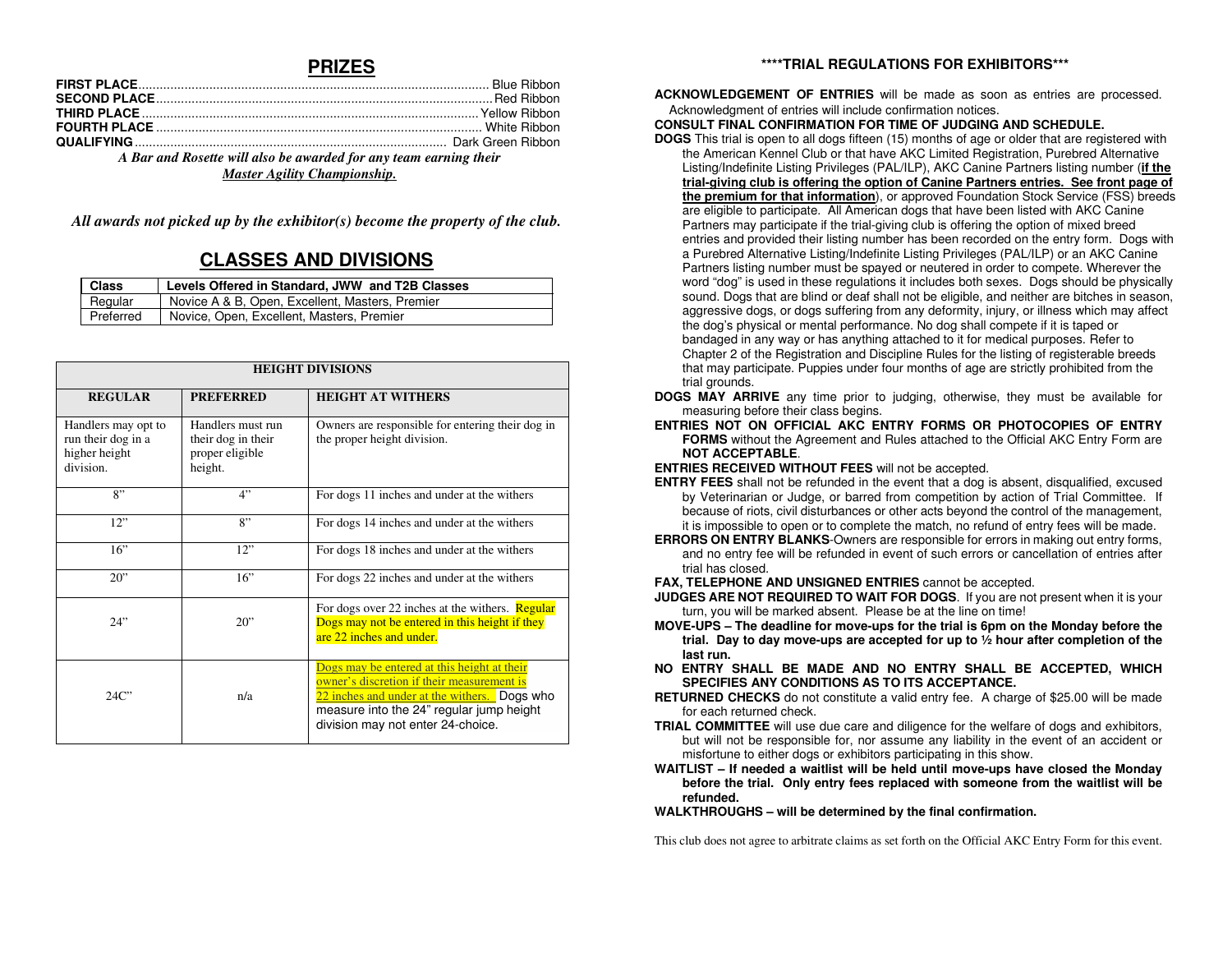#### **Class Changes Effective January 1, 2020**

#### **Entering a Mixture of Regular and Preferred Classes Within the Same Trial Weekend – Multiple Jump Heights Within the Same Trial Day**

 Effective January 1, 2020, exhibitors may enter a mixture of both Regular and Preferred classes on the same trial day and/or during a trial weekend. Any mixture of Regular and Preferred classes is allowed. Please note that if a dog qualifies in Regular Master Standard and Preferred Master JWW (or vice versa) on the same trial day, then NO Double Q shall be earned toward either the MACH or PACH title. The Double Q still requires that Standard Agility and Jumpers With Weaves be either both Regular OR both Preferred on the same trial day.

Additionally, within the same Regular or Preferred classes, a dog may now be entered in multiple jump heights within the same trial day. For example, the same dog may now be entered in 20-inch Master STD/JWW while also entered in 24C-inch Premier STD/JWW on the same trial day.

A separate entry form must be submitted when the same dog is being entered in a mixture of Regular and Preferred and/or different jump heights within the same trial weekend thereby clearly indicating which class(es) and/or jump heights belong together for each trial day of the weekend.

#### **Fix and Go On (FNG)**

 FNG allows exhibitors to immediately reattempt an obstacle at any time while on course when the dog's performance of an obstacle is not to their expectation. This allows the dog to successfully complete the obstacle then finish the course or leave the ring on a positive note. Using FNG will result in a non-qualifying score. Fix and Go On is not pre-entered; rather, it occurs during the run.

#### **Entering for Exhibition Only (FEO)**

#### **(Competitor note – by publishing this information, it informs you that the club is offering this at the event.)**

 FEO allows exhibitors to work with their dogs in a trial environment. FEO is only offered in the Time 2 Beat and FAST classes. Participation in FEO is non-qualifying.

- FEO runs are treated as trial entries. The exhibitor must enter the class(es) (T2B and/or FAST) prior to the closing date, pay class entry fee(s) and the Trial Secretary must record the entry in the Trial Catalog as part of the results for that class. FEO does not need to be noted on the entry form; the handler will declare the day of the show.
- Dogs may be entered in any jump height for FEO runs. If entered in an ineligible jump height, the team is committed to FEO for that run and must declare FEO on the start line. Day of show jump height changes are not allowed.
- Dogs may be entered in any level of FAST (Novice, Open, Excellent, Master). If the dog is not eligible for the level entered, the team is committed to FEO for that run and must declare FEO on the start line. Day of show level changes are not allowed.
- The exhibitor must declare FEO in the ring prior to leading out. FEO may be declared earlier (ex. when checking in at the gate board).
- Toys are allowed in the ring:
	- Toys must be non-audible
- Toys may not leave the handler's hand
	- Toys that roll freely cannot be used
- Food/treats are not allowed in the ring
- FEO should be utilized for the benefit of the dog and not as a punitive correction. Harsh verbal and /or physical corrections shall not be tolerated. Any determination of harshness by the judge shall be immediately whistled and the handler will be dismissed from the ring.
- A judge must monitor the entire run. Judges can stop a run at any time.

# **VOLUNTEERS NEEDED!**

 Trials can't happen without your help! If you don't know how to do a job, we can teach you.

 There will be an online worker sign-up that will be posted after the trial has closed and entry numbers determine how we'll break things down. You can also sign up at the trial. Volunteers will receive Canine Cash, snacks and drinks. Canine Cash can be used for future trial entries or for MADTA events and classes. Canine Cash can also be used at any product vendor, but MADTA food vendor only.

# **RV Space Reservation Form**

39 spots, first come, first served All spots have 30 and 50 am hookups with water.

**NEW sewer hookups**. All spots are \$45/day, full hookups

Please send a SEPARATE CHECK FOR RV PARKING to coordinator noted below.

|                        | Thursday Friday Saturday Sunday                         |  |                       |
|------------------------|---------------------------------------------------------|--|-----------------------|
| Printed                |                                                         |  |                       |
|                        |                                                         |  |                       |
|                        |                                                         |  |                       |
|                        |                                                         |  |                       |
|                        |                                                         |  |                       |
|                        |                                                         |  |                       |
|                        |                                                         |  |                       |
| <b>RV</b>              |                                                         |  |                       |
|                        |                                                         |  |                       |
|                        |                                                         |  |                       |
|                        |                                                         |  |                       |
|                        |                                                         |  |                       |
|                        | Please mail the completed form with payment made out to |  |                       |
| <b>MADTA to:</b>       |                                                         |  |                       |
|                        |                                                         |  |                       |
| Carrie Solomon         |                                                         |  | cssolomon@outlook.com |
| 3305 Kranz Avenue      |                                                         |  |                       |
|                        |                                                         |  |                       |
| The Villages, FL 32163 |                                                         |  |                       |

240-778-5363